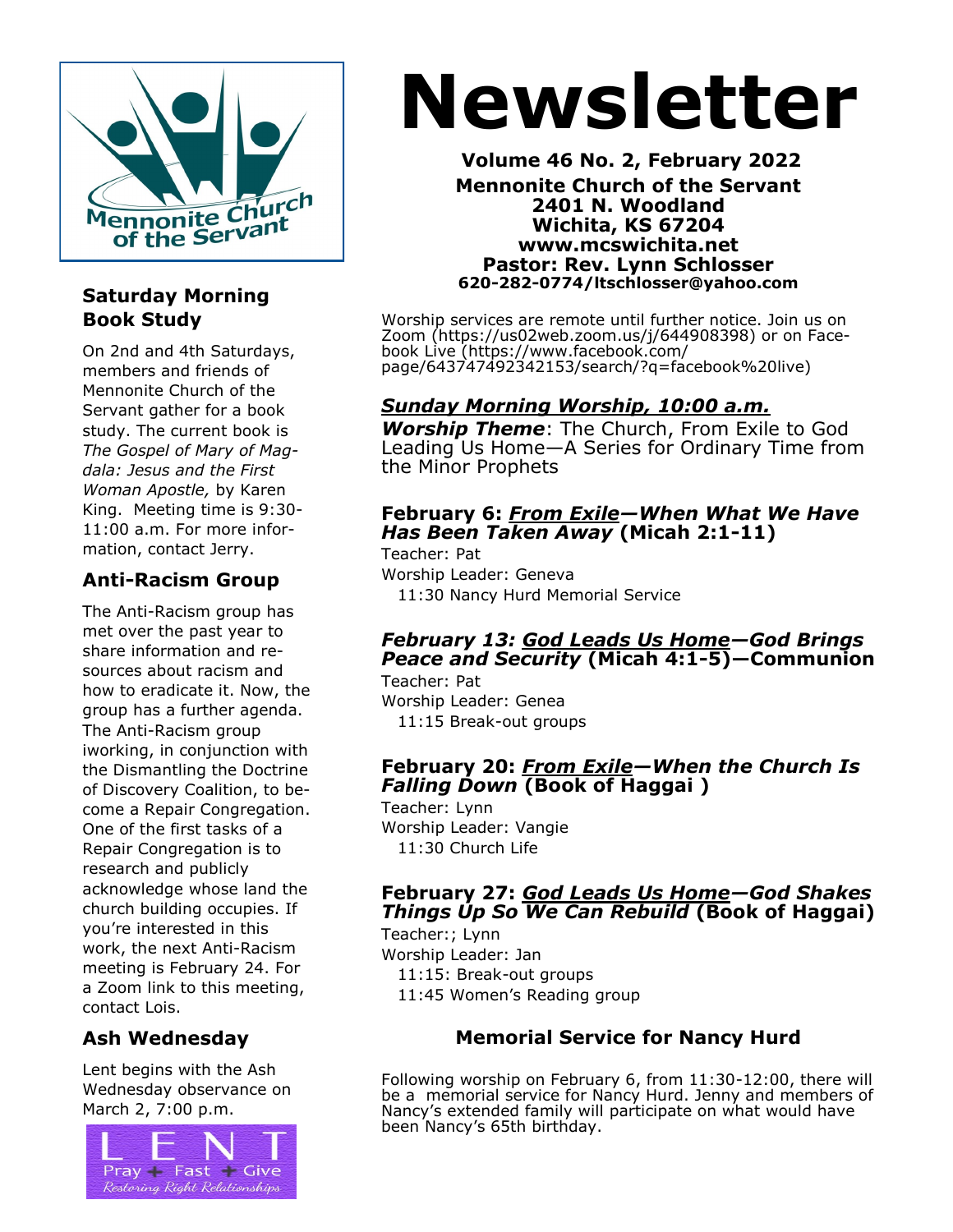#### **Mennonite Church of the Servant**

#### **As of December 2021**

| We collected:                    |           |                 |  |
|----------------------------------|-----------|-----------------|--|
| Budget Offerings \$              | 50,520.69 |                 |  |
| Designated Offerings             |           |                 |  |
| In-kind Donation                 | 163.00    |                 |  |
| Retreat                          | 68.00     |                 |  |
| <b>Sharing Fund Donations</b>    | 450.00    |                 |  |
| Total income                     |           | \$<br>51,201.69 |  |
| We spent offerings on:           |           |                 |  |
| Conference Support \$            | 1,566.04  |                 |  |
| <b>Congregational Enrichment</b> | 618.12    |                 |  |
| Leadership                       | 32,928.00 |                 |  |
| <b>Meeting House</b>             | 9,705.71  |                 |  |
| <b>Operating Expense</b>         | 1,573.88  |                 |  |
| <b>Sharing Fund</b>              | 633.47    |                 |  |
| Retreat                          | 75.00     |                 |  |
| Total expense                    |           | (47,100.22)     |  |
| We paid down our loans           |           | (6,385.48)      |  |
| We spent more than we collected  |           | (2,284.01)      |  |
|                                  |           |                 |  |

 $\mathcal{A}$ 

| <b>Sharing Fund</b>                                                                                       | \$                                                                 |
|-----------------------------------------------------------------------------------------------------------|--------------------------------------------------------------------|
| Balance at beginning of year                                                                              | 938.80                                                             |
| <b>Contributions from Everence</b>                                                                        | 450.00                                                             |
| Contributions from members                                                                                | (633.47)                                                           |
| Paid Out Balance                                                                                          | 755.33                                                             |
| <b>Fund Balances</b>                                                                                      | \$                                                                 |
| <b>Building Fund</b>                                                                                      | 1,483.79                                                           |
| <b>Sharing Fund</b>                                                                                       | 755.33                                                             |
| Immigration Fund                                                                                          | 315.00                                                             |
| <b>Operating Fund</b>                                                                                     | 25,312.71                                                          |
| Cash in Bank                                                                                              | 27,866.83                                                          |
| <b>Building Equity</b><br><b>Building Cost</b><br>Owed to Everence<br>Owed to WDC Equity in Build-<br>ing | 163,034.28<br>\$.<br>(65, 159.70)<br>(2,512.64)<br>\$<br>95,361.94 |